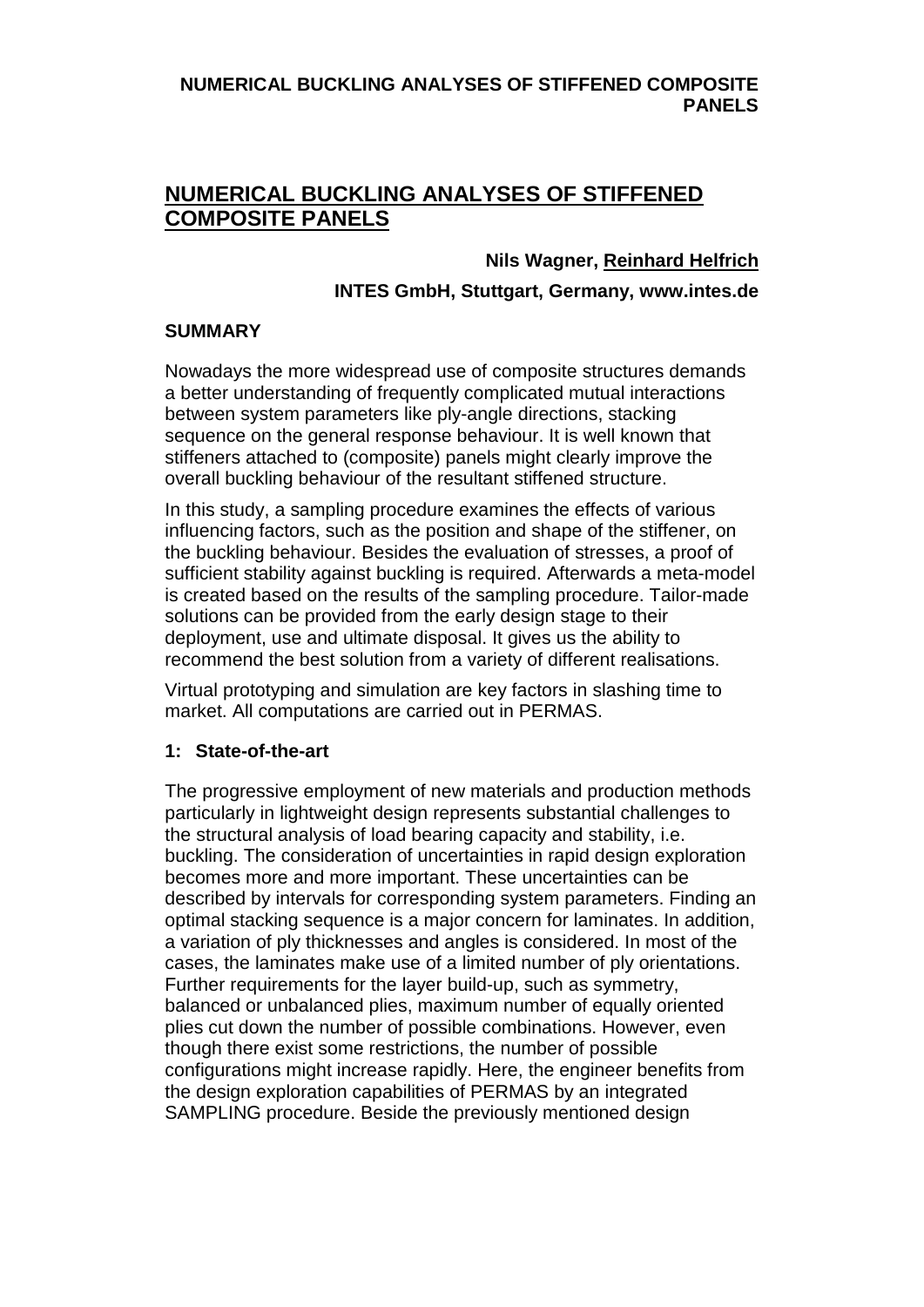#### **NUMERICAL BUCKLING ANALYSES OF STIFFENED COMPOSITE PANELS**

parameters, such as ply thickness, ply orientation and stacking sequence, the position and shape of the stiffeners can be varied. Different stiffener cross sections like blade, J, T and hat are used in practice does not require a remeshing (in contrast to Mulani 2010) due to sophisticated automatic coupling procedures for incompatible meshes in PERMAS. It is also possible to modify the shape of stiffeners or cut-outs (Hao 2016; Mondal 2015). The following points are to be checked prior to sampling (DOE):

- Selection of variable system parameters including range of values,
- Selection of result quantities (i.e. buckling loads, natural frequencies, displacements, etc.),
- In case of geometric variations (symmetries, continuity at boundaries of design areas),
- Linking of design variables.

Finally, suitable parameter combinations can be extracted from this multidimensional design space.

## **2: Sampling**

The sampling procedure is treated the same way as an optimization. A sampling situation is linked to the actual analysis procedures; in this case, STATIC and BUCKLING ANALYSIS, respectively. Thereby the results of the corresponding analysis are available for further postprocessing. A number of design parameters and their values of interest define the design space. The interesting characteristics are defined by result quantities and their combined evaluation, if needed. The design elements are selected, too. The variation of ply orientations and ply thicknesses in laminates is introduced and coordinate changes are provided. Imperfections can be defined as well.

## **3: Panel with stiffener example**

The first example (see Fig. 1) is carried out in accordance with a publication by Mittelstedt (2008). The composite panel and the stiffener are built as a laminate. Two independent variables are used here; the position of the stiffener is varied translational in the global x-direction (red arrow), plus the height of the rib in z-direction (blue arrow). The stiffener is located in the plane of symmetry for x=0. An in-plane load is applied in the x-y plane along the edges. The finite element model contains 390 elements and 496 nodes.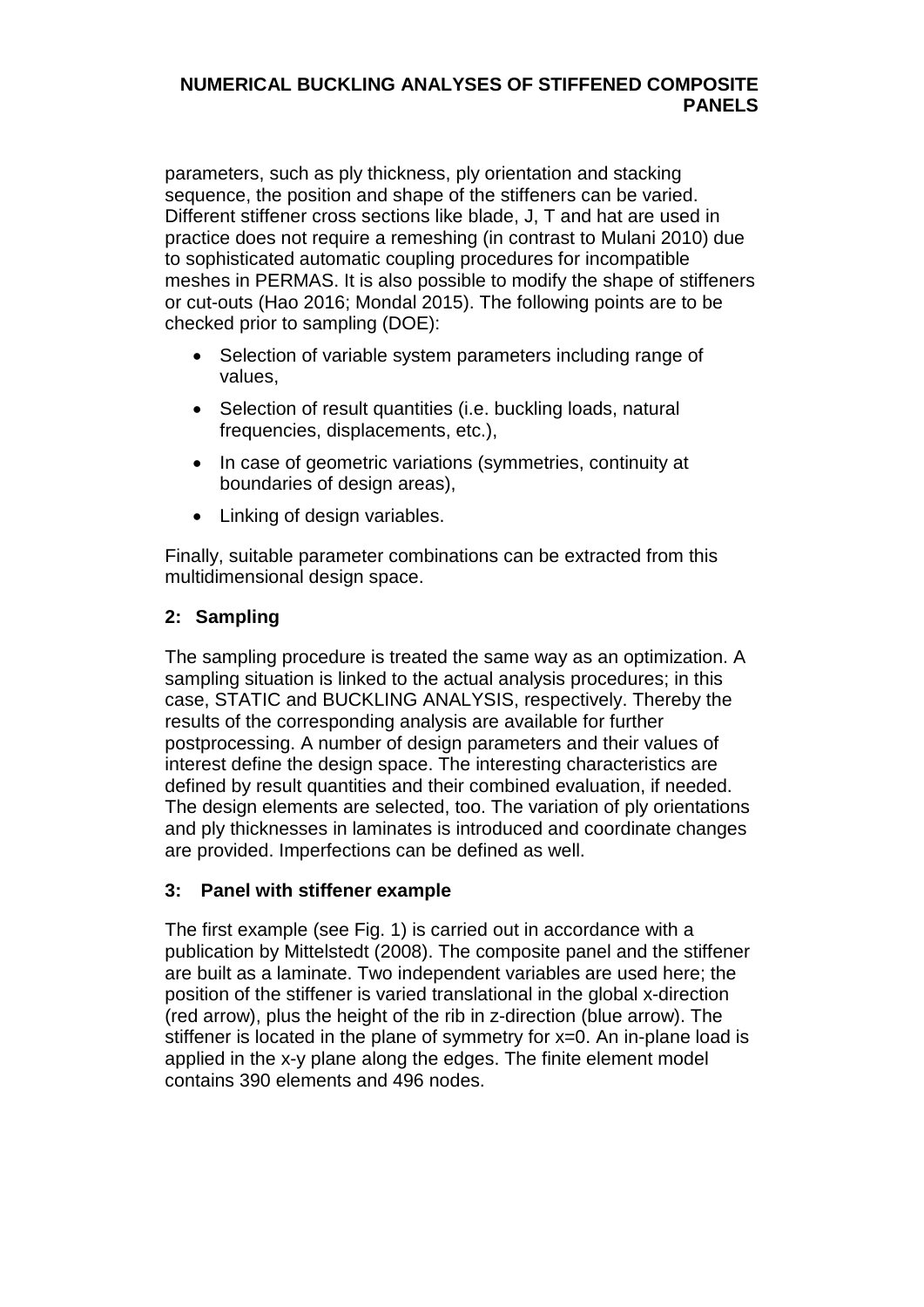

**Figure 1: Composite panel with a single rib.**



**Figure 2: Buckling load as a function of stiffener height and position**

The results of the SAMPLING procedure are given in terms of csv files and can be visualized by Python scripts (pyINTES). The buckling load is a function of two independent variables and can be viewed threedimensionally (see Fig. 2). It is obvious that the buckling load increases with the height of the rib until a plateau is reached. Furthermore, the buckling load decreases when the rib leaves the symmetry plane. In case of multi-dimensional problems (n>2) additional considerations are needed for a proper graphic presentation.

## **4: Panel with cut-out**

Cut-outs are frequently used in the aerospace industry but also in the shipbuilding industry. Stringers as well as vertical structure members may be arranged in intervals to support the skin. The influence of the size and the position of the cut-out is of vital importance (Hao 2016) and is investigated by SAMPLING in this study.

With bigger mesh modifications by mesh morphing it must me internally ensured, that the element quality comply with the requirements. The element quality is a scalar element result and can be requested as additional condition. Alternatively, the shape of curvilinear stiffeners can be taken into account within the SAMPLING procedure (see Fig. 4).